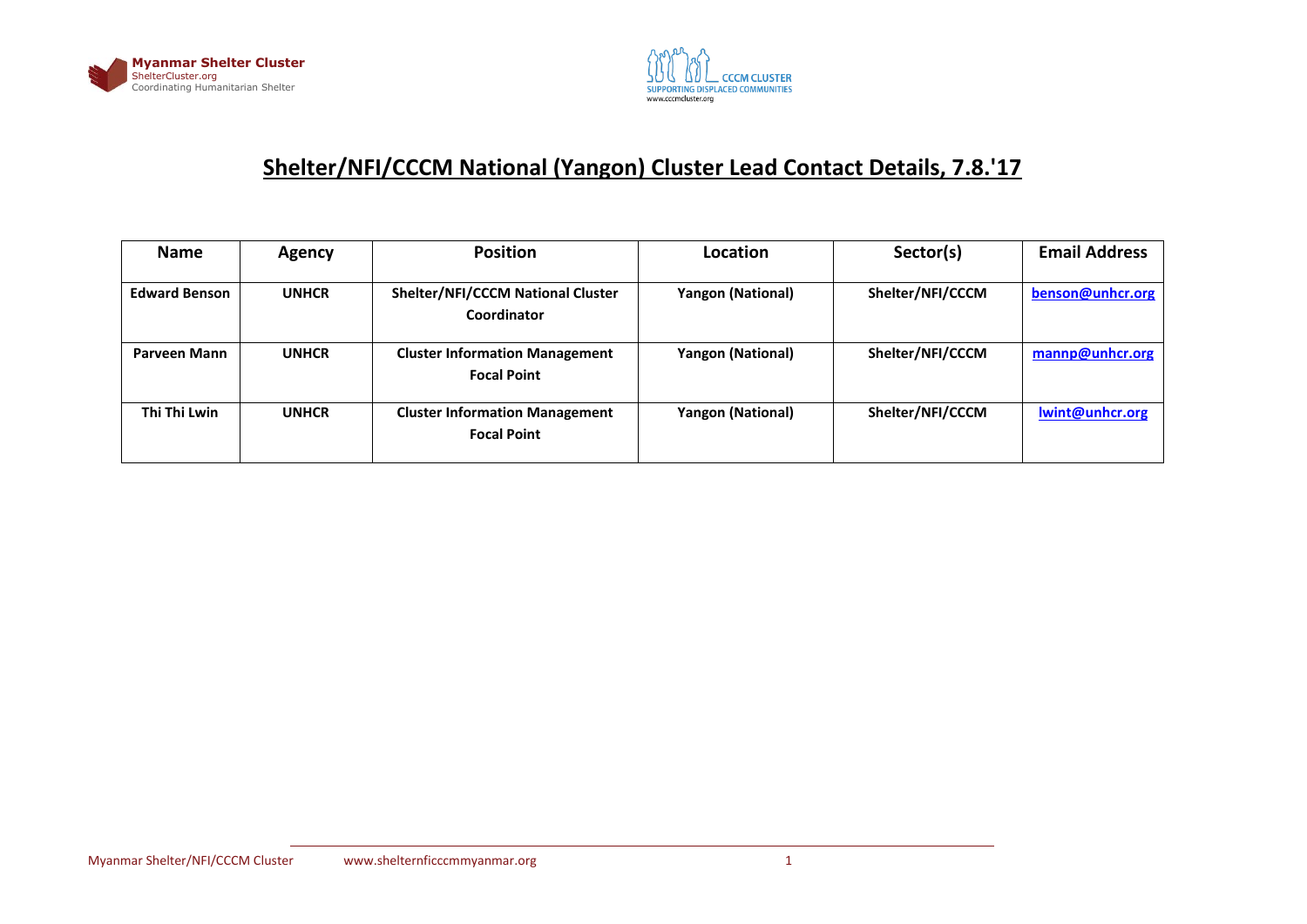



## **Shelter/NFI/CCCM Rakhine State Cluster Lead Contact Details, 7.8.'17**

| <b>Name</b>           | Agency       | <b>Position</b>                                   | Location                   | Sector(s)          | <b>Email Address</b> |
|-----------------------|--------------|---------------------------------------------------|----------------------------|--------------------|----------------------|
| <b>Richard Tracey</b> | <b>UNHCR</b> | <b>Shelter/NFI/CCCM Cluster Coordinator</b>       | <b>Sittwe</b>              | <b>CCCM/NFI</b>    | tracey@unhcr.org     |
| Hay Mar Wai Hnin      | <b>UNHCR</b> | <b>CCCM/NFI Cluster Focal Point</b>               | <b>Sittwe</b>              | <b>CCCM/NFI</b>    | waihnin@unhcr.org    |
| Kyaw Kyaw San         | <b>UNHCR</b> | <b>CCCM/NFI Cluster Focal Point</b>               | <b>Sittwe</b>              | <b>CCCM/NFI</b>    | sank@unhcr.org       |
| <b>Tin Moe Htwe</b>   | <b>UNHCR</b> | <b>Cluster Information Management Focal Point</b> | <b>Sittwe</b>              | Shelter/NFI & CCCM | htwe@unhcr.org       |
| Aung Ze Ya            | <b>UNHCR</b> | <b>Shelter Cluster Focal Point</b>                | <b>Sittwe</b>              | <b>Shelter</b>     | wintc@unhcr.org      |
| <b>Ruben Liew</b>     | <b>UNHCR</b> | <b>Acting Head of Office</b>                      | <b>North Rakhine State</b> | Shelter/NFI & CCCM | liew@unhcr.org       |
| <b>Miriam Aertker</b> | <b>UNHCR</b> | <b>Field Office (Protection)</b>                  | <b>North Rakhine State</b> | Shelter/NFI & CCCM | aertker@unhcr.org    |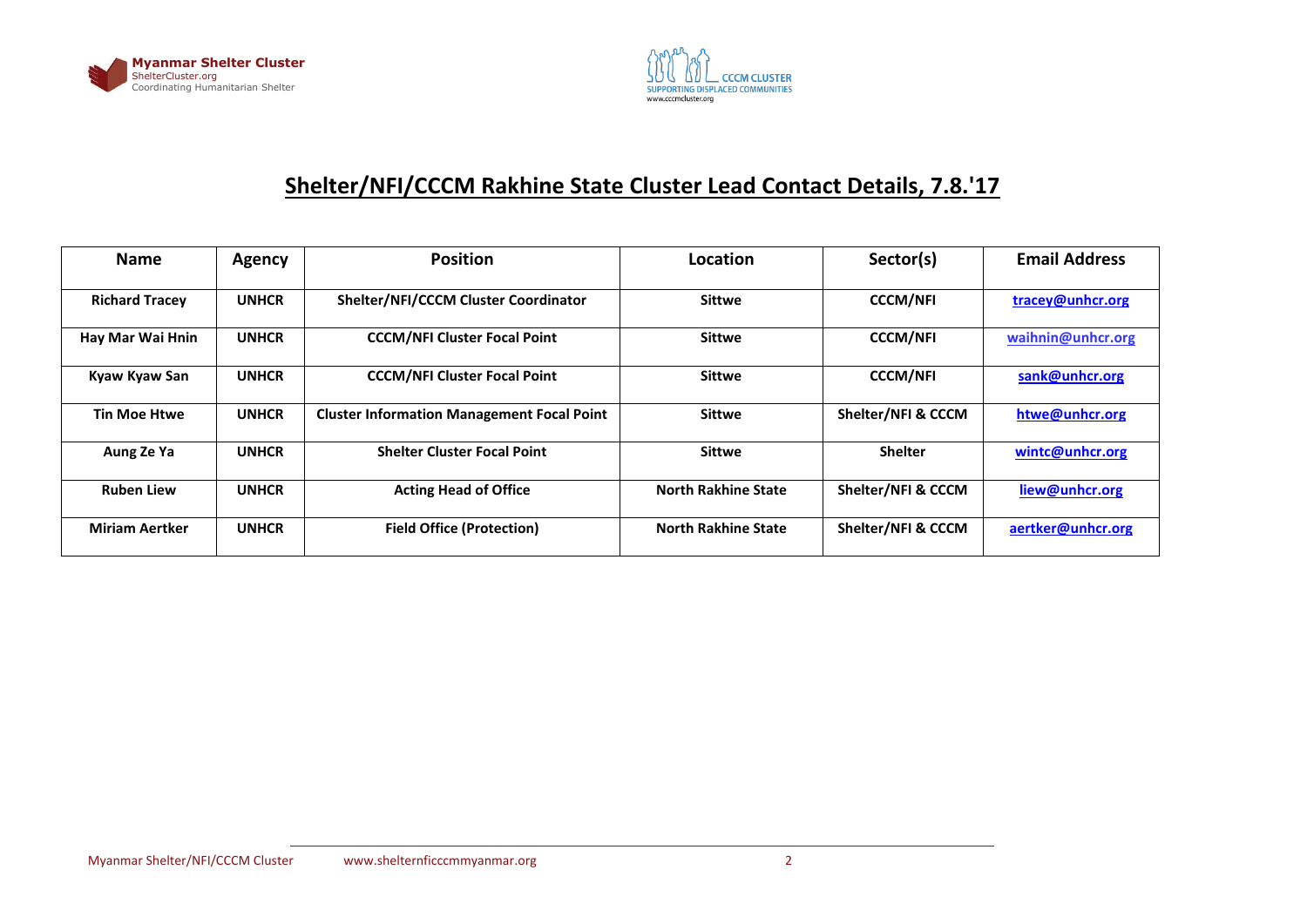



## **Shelter/NFI/CCCM Kachin & Northern Shan States Cluster Lead Contact Details, 7.8.'17**

| <b>Name</b>                                                                       | <b>Agency</b>                                           | <b>Position</b>                                                                               | <b>Based</b>                                        | Sector(s)                                           | <b>Email Address</b>                                                                                          |  |  |  |  |  |
|-----------------------------------------------------------------------------------|---------------------------------------------------------|-----------------------------------------------------------------------------------------------|-----------------------------------------------------|-----------------------------------------------------|---------------------------------------------------------------------------------------------------------------|--|--|--|--|--|
| <b>Kachin &amp; Northern Shan States</b>                                          |                                                         |                                                                                               |                                                     |                                                     |                                                                                                               |  |  |  |  |  |
| Pia Jensen                                                                        | <b>UNHCR</b>                                            | Shelter/NFI/CCCM Cluster<br>Coordinator                                                       | Myitkyina                                           | <b>CCCM</b>                                         | jensenp@unhcr.org                                                                                             |  |  |  |  |  |
| Rayees<br><b>Sulaimalebbe</b>                                                     | <b>IOM</b>                                              | <b>IOM CCCM Project</b><br><b>Coordinator Focal Point</b>                                     | Myitkyina                                           | <b>CCCM</b>                                         | rsulaimalebb@iom.int                                                                                          |  |  |  |  |  |
| Soe Moe Kyi                                                                       | <b>UNHCR</b>                                            | <b>Shelter Cluster Focal Point</b>                                                            | Myitkyina                                           | <b>Shelter</b>                                      | kyis@unhcr.org                                                                                                |  |  |  |  |  |
| <b>CC Ting Lum</b>                                                                | <b>UNHCR</b>                                            | <b>CCCM Cluster Focal Point</b>                                                               | Myitkyina                                           | <b>CCCM</b>                                         | tinglum@unhcr.org                                                                                             |  |  |  |  |  |
| <b>Ko Soe Paing</b>                                                               | <b>UNHCR</b>                                            | <b>Cluster IM Focal Point</b>                                                                 | Myitkyina                                           | Shelter/NFI/CCCM                                    | paing@unhcr.org                                                                                               |  |  |  |  |  |
|                                                                                   |                                                         |                                                                                               | <b>Bhamo &amp; Northern Shan State Focal Points</b> |                                                     |                                                                                                               |  |  |  |  |  |
| <b>Maran Tan Nau</b>                                                              | <b>UNHCR</b>                                            | <b>Cluster Coordination Focal</b><br>Point (Bhamo)                                            | <b>Bhamo</b>                                        | Shelter/NFI/CCCM                                    | maran@unhcr.org                                                                                               |  |  |  |  |  |
| N-Shang La Nu                                                                     | <b>UNHCR</b>                                            | <b>NFI Focal Point</b>                                                                        | <b>Bhamo</b>                                        | <b>NFI</b>                                          | nshang@unhcr.org                                                                                              |  |  |  |  |  |
| <b>Vacant</b><br><b>Naw Ring</b><br>Lashi La<br><b>Maran Zau Tu Awng</b><br>Ja La | <b>UNHCR</b><br>$KBC - NShan$<br>$KBC - NShan$<br>Metta | Shelter/NFI/CCCM Cluster Focal Point<br>Area Facilitator (N/Shan)<br><b>Field Logistician</b> | Lashio<br><b>Muse</b><br><b>Muse</b><br>Lashio      | Shelter/NFI/CCCM<br>Shelter/NFI/CCCM<br>Shelter/NFI | dumhpaunawring@gmail.com<br>doilalashu@gmail.com<br>thekachinnetwork.vgp@gmail.com<br>ja.la@metta-myanmar.org |  |  |  |  |  |
|                                                                                   |                                                         |                                                                                               |                                                     |                                                     |                                                                                                               |  |  |  |  |  |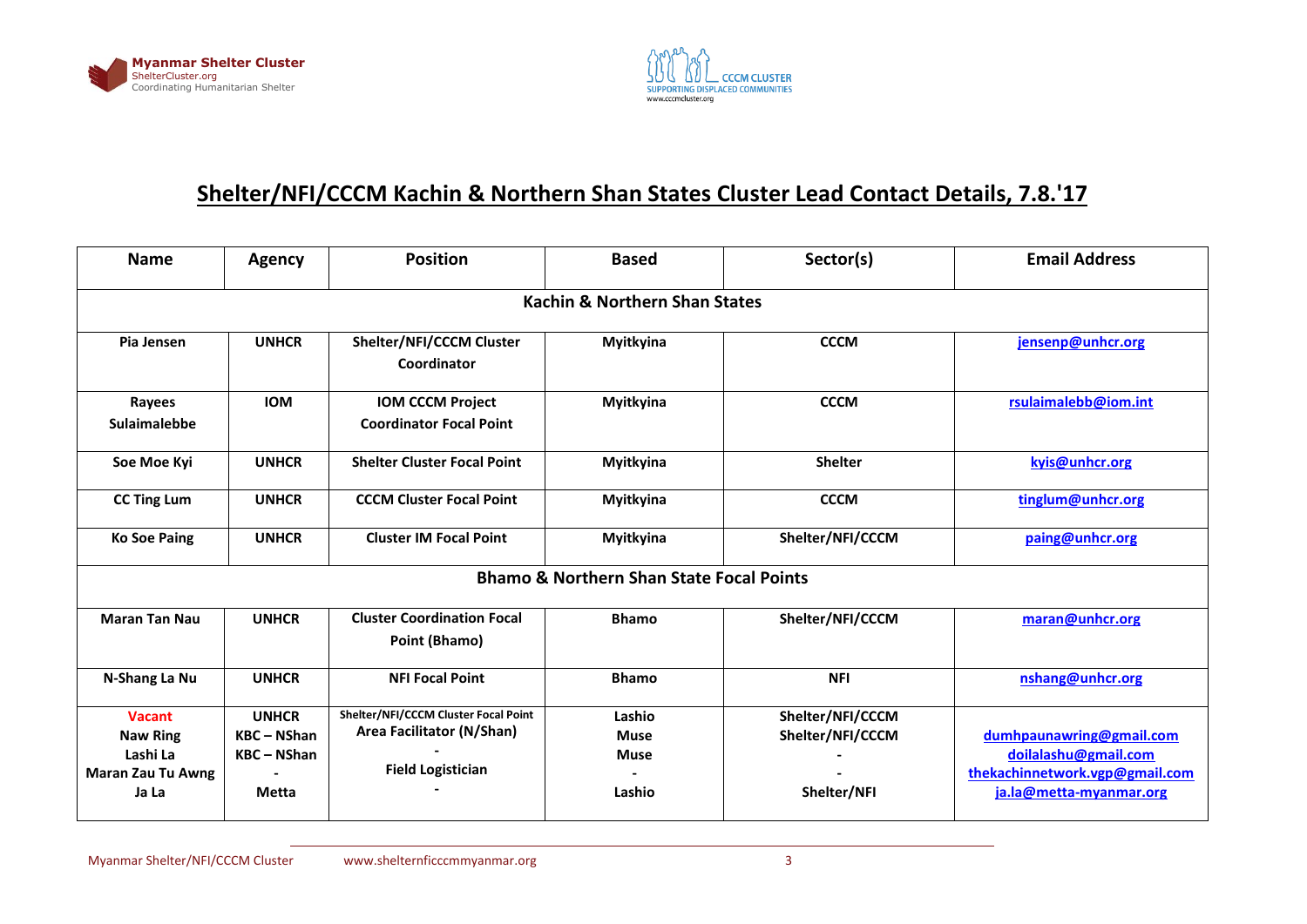



## **Shelter/NFI/CCCM National (Yangon) Cluster Members Contact Details, 7.8.'17**

| <b>Name</b>                       | Agency        | <b>Position</b>                               | Rakhine       | Sector(s)        | <b>Email Address</b>  |
|-----------------------------------|---------------|-----------------------------------------------|---------------|------------------|-----------------------|
|                                   |               |                                               | and/or        |                  |                       |
|                                   |               |                                               | <b>Kachin</b> |                  |                       |
| <b>Multilateral Organisations</b> |               |                                               |               |                  |                       |
| Gwenolenn Le Couster              | <b>UNHCR</b>  | Senior Programme Officer                      | Rakhine &     | Shelter/NFI/CCCM | lecouste@unhcr.org    |
| Gry Hjeltnes                      |               | Programme Associate (Senior)                  | Kachin        |                  | hjeltnes@unhcr.org    |
| Cecile Fradot                     |               | Assistant Representative (Protection)         |               |                  | fradot@unhcr.org      |
| Geraldine Salducci Petruccelli    |               | <b>Protection Coordinator</b>                 |               |                  | salducci@unhcr.org    |
| Nikola Errington                  |               | <b>Protection Officer Statelessness</b>       |               |                  | erringto@unhcr.org    |
| Lian Yong                         |               | <b>Protection Officer</b>                     |               |                  | yong@unhcr.org        |
| <b>Andrew Dusek</b>               |               | Associate Public Information Officer          |               |                  | dusek@unhcr.org       |
| Shoko Kuroda                      |               | <b>Associate Donor Relations Officer</b>      |               |                  | kuroda@unhcr.org      |
| May Thu                           |               | Senior Data Management Assistant              |               |                  | KhaingM@unhcr.org     |
| Phyusin Ngwethaw                  |               | Liaison Officer (Naypyidaw)                   |               |                  | ngwethaw@unhcr.org    |
| Fumiko Kashiwa                    |               | Senior Field Coordinator (Rakhine State)      |               |                  | kashiwaf@unhcr.org    |
| Kathryn Lo                        |               | Protection Officer (Rakhine State)            |               |                  | lok@unhcr.org         |
| Jyldyz Moldalieva                 |               | <b>Associate Protection Officer</b>           |               |                  | moldali@unhcr.org     |
| Annheli Aldhammar                 |               | Head of Office (Kachin/Shan)                  |               |                  | aldhamma@unhcr.org    |
| Els Goossens                      |               | Assit. Field Officer, Protection (Kach./Shan) |               |                  | goossens@unhcr.org    |
| James Silton Mondo                |               | Associate Programme Officer (Kachin/Shan)     |               |                  | mondo@unhcr.org       |
| Nadia Akmoun                      |               | Protection Officer (Kachin/Shan, Bhamo)       |               |                  | akmoun@unhcr.org      |
| William Lavell                    |               | Information Management Officer (nRS)          |               |                  | lavell@unhcr.org      |
| Helena Mazarro                    | <b>UNOCHA</b> | Humanitarian Affairs Officer                  | Rakhine &     | Coordination     | mazarro@un.org        |
| Narciso Rosa-Berlanga             |               | <b>Head of Coordination Support Section</b>   | Kachin        |                  | rosa-berlanga@un.org  |
| Eyram Dzitrie                     |               | Associate Humanitarian Affairs Officer        |               |                  | dzitrie@un.org        |
| Jane Strachan                     | <b>UNICEF</b> | <b>Emergency Specialist</b>                   | Rakhine,      | WaSH             | jstrachan@unicef.org  |
| Bishnu Pokhrel                    |               | Chief of WaSH                                 | Kachin &      |                  | bpokhrel@unicef.org   |
| James Robertson                   |               | WaSH Expert                                   | Mandalay      |                  | jrobertson@unicef.org |
| Sunny Guidotti                    |               | National WaSH Cluster Coordinator             |               |                  | sguidotti@unicef.org  |
| Asif Mahmood                      |               | Rakhine State WaSH Cluster Coordinator        |               |                  | amahmood@unicef.org   |
| Kaung Myat Than                   |               | <b>Education Specialist, Emergencies</b>      |               |                  | kmthan@unicef.org     |
| Anne Laevens                      |               | <b>Nutrition Specialist</b>                   |               |                  | alaevens@unicef.org   |
|                                   |               | <b>Child Protection Specialist</b>            |               |                  |                       |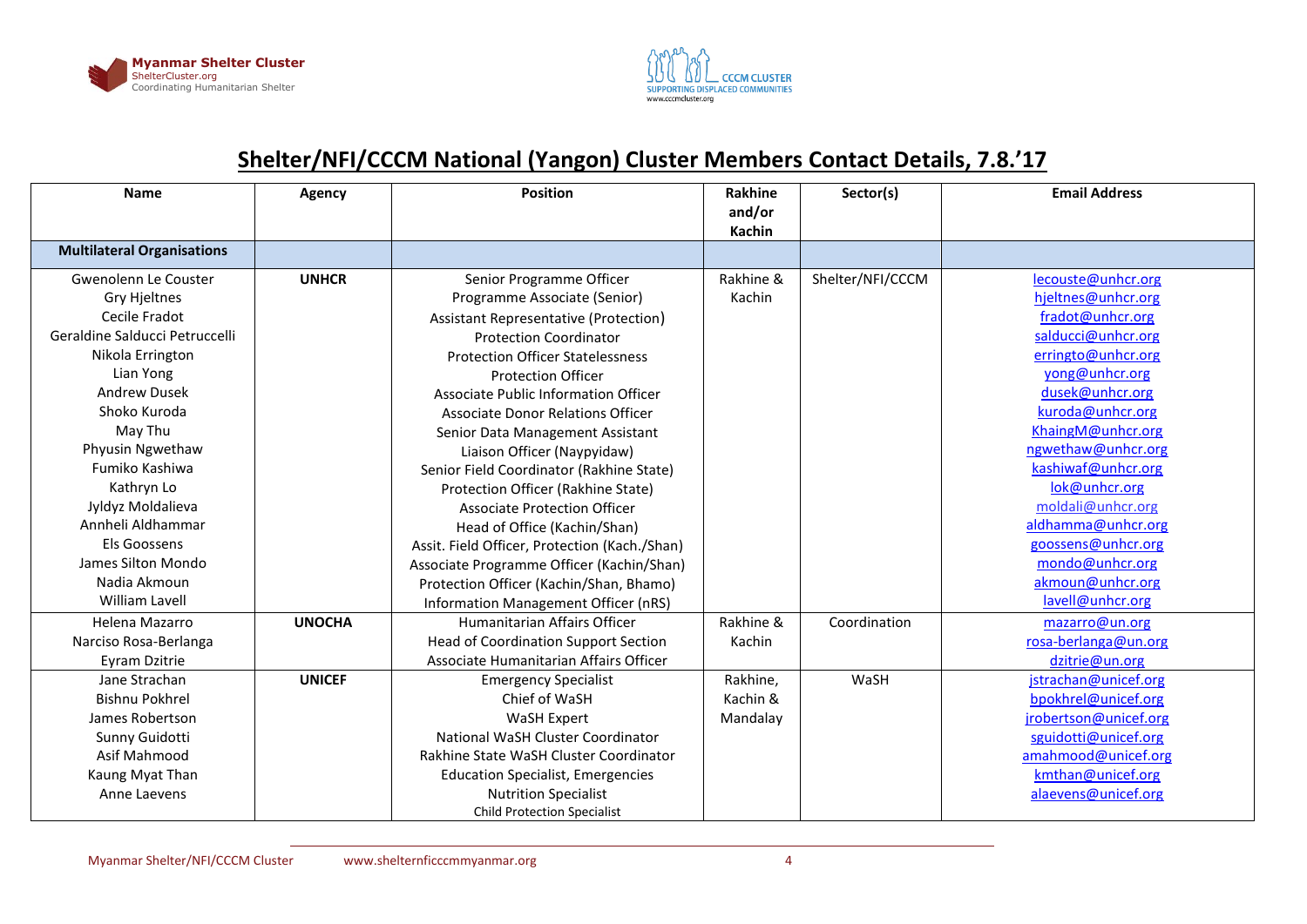



| Lindsay Shearer       |                            |                                                |                          |                          | Ishearer@unicef.org                                 |
|-----------------------|----------------------------|------------------------------------------------|--------------------------|--------------------------|-----------------------------------------------------|
| Myint Aye             | <b>UN-HABITAT</b>          | Senior Project Engineer                        | Kachin                   | Shelter/WaSH             | myinaye@gmail.com                                   |
| Jack Finegan          |                            | <b>Urban Planning Officer</b>                  |                          | infrastructure           | finegan.habitat@gmail.com                           |
| Oddy Angelo           |                            | Programme Manager                              |                          |                          | oddyangel@gmail.com                                 |
| Fumie Arimizu         | <b>UNOPs</b>               | Partnership Advisor                            | $\overline{\phantom{a}}$ | Infrastructure           | fumiea@unops.org                                    |
| Luka Vukadinovic      |                            | Partnerships Assistant                         |                          |                          | <b>Email rejected</b>                               |
| <b>Stean Tshiband</b> | <b>UNDP</b>                | Inter-Agency Early Recovery Advisor            | Rakhine &                | <b>Early Recovery</b>    | stean.tshiband@undp.org                             |
| Jane Lawson           |                            | Interim Country Office Coordination Specialist | Kachin                   |                          | jane.lawson@undp.org                                |
|                       | <b>UNEP Regional</b>       | Humanitarian Affairs Officer                   | $\overline{\phantom{a}}$ |                          | <b>Contact point since left post in BGK, agreed</b> |
|                       | <b>Office for Asia and</b> | Regional Coordinator, Disasters and Conflicts  |                          |                          | <b>UNEP would be in contact as needed</b>           |
|                       | the Pacific,               | Programme                                      |                          |                          |                                                     |
|                       | <b>Bangkok</b>             |                                                |                          |                          |                                                     |
| Kaori Ishikawa        | <b>UNFPA</b>               | Deputy Representative                          | Rakhine &                |                          | kishikawa@unfpa.org                                 |
| Ye Myint Oo           |                            | National Humanitarian Response Coordinator     | Kachin                   |                          | yeoo@unfpa.org                                      |
| Mi Mi Thin Aung       |                            | <b>National GBV Specialist</b>                 |                          |                          | thinaung@unfpa.org                                  |
| Valerie Mills Laforce | <b>Hosted by UNFPA</b>     | Senior Gender Capacity Advisor                 | Rakhine &                |                          | <b>Email rejected</b>                               |
|                       |                            |                                                | Kachin                   |                          |                                                     |
| Masae Shimoura        | <b>WFP</b>                 | <b>Emergency Preparedness and Response</b>     | Rakhine &                | Food Sector &            | masae.shimomura@wfp.org                             |
|                       |                            | Officer                                        | Kachin                   | Inter-Agency Tasks       |                                                     |
| Andrea Berloffa       | <b>FAO</b>                 | Head of Development Coordination Cluster       | Rakhine &                | Livelihoods & Food       | Andrea.Berloffa@fao.org                             |
| Yin Min Latt          |                            | <b>Food Security Sector</b>                    | Kachin                   | Security                 | <b>Email rejected</b>                               |
| Nicole Benson         |                            |                                                |                          |                          | <b>Email rejected</b>                               |
|                       | <b>World Health</b>        | <b>Health Cluster Coordinator</b>              | Rakhine &                |                          | No contact point                                    |
| Win Bo                | Organization               | <b>Technical Officer (EHA)</b>                 | Kachin                   |                          | bow@who.int                                         |
|                       |                            |                                                |                          |                          |                                                     |
| Sarah Toner           | <b>OHCHR</b>               | Human Rights Officer                           | Rakhine &                |                          | sarah.toner@ohchr.org                               |
|                       |                            |                                                | Kachin                   |                          |                                                     |
| Kyaw Phyo Wai         | <b>IOM</b>                 | <b>Information Management Officer</b>          | Rakhine &                | <b>Emergency Shelter</b> | pkyaw@iom.int                                       |
| Kyaw Soe Khine        |                            | <b>CCCM Project Support Assistant</b>          | Kachin                   | & CCCM                   | kskhine@iom.int                                     |
| Tun Moe Khaing        |                            | <b>CCCM Project Support Assistant</b>          |                          |                          | tmkhaing@iom.int                                    |
| Adelina Sylaj         |                            |                                                |                          |                          | ASYLAJ2@iom.int                                     |
| Nodoka Hasegawa       | <b>The World Bank</b>      | Social Development Specialist, Global Social   | Rakhine                  |                          | Nhasegawa1@worldbank.org                            |
|                       |                            | Development Unit                               | (Community               |                          |                                                     |
|                       |                            |                                                | Driven                   |                          |                                                     |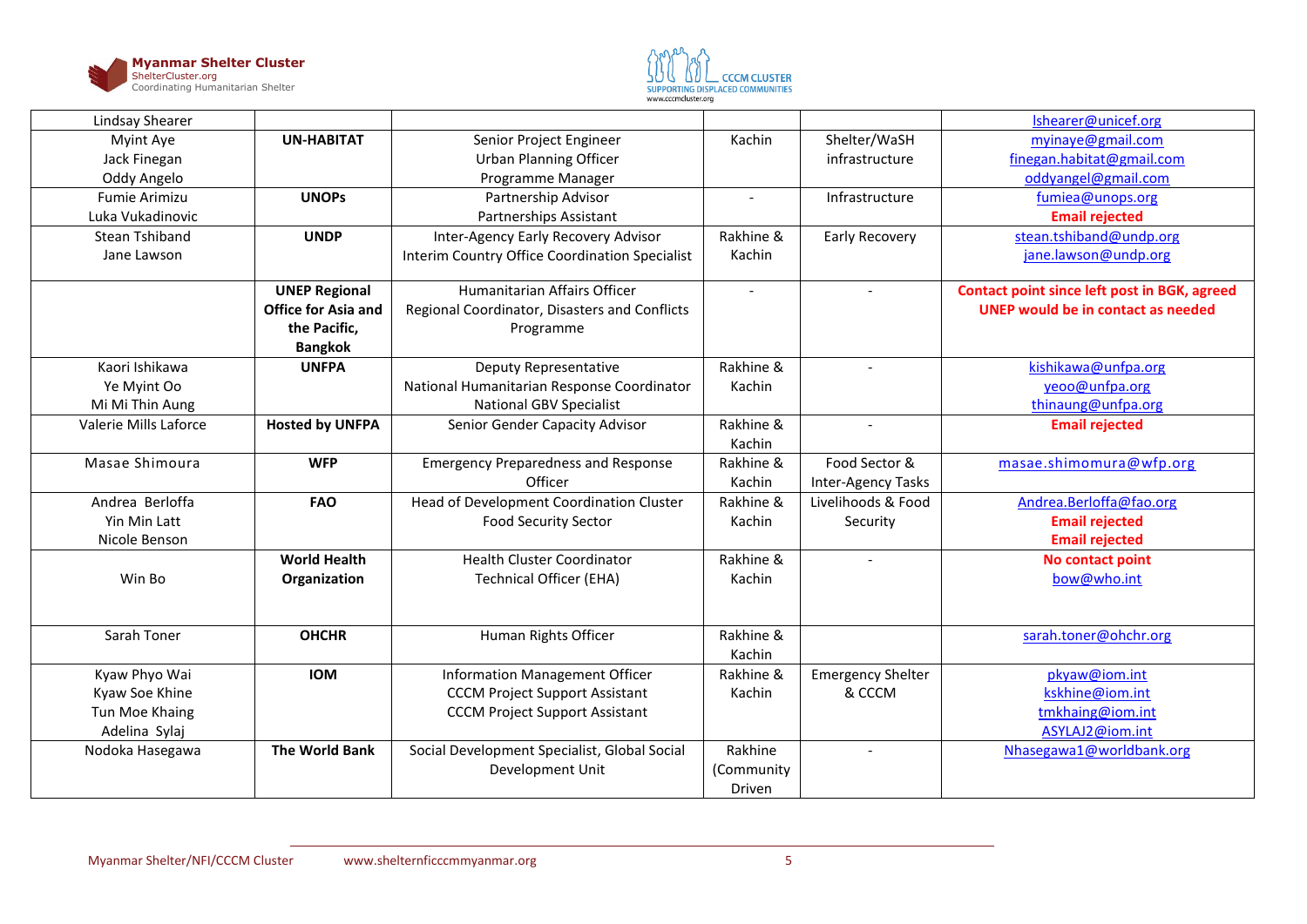



|                        |                                |                                            | Developme                |                          |                                   |
|------------------------|--------------------------------|--------------------------------------------|--------------------------|--------------------------|-----------------------------------|
|                        |                                |                                            | nt Projects)             |                          |                                   |
| <b>Matthew Maguire</b> | <b>ILO</b>                     | Chief Technical Adviser/Programme Manager, | Shan                     |                          | maguirem@ilo.org                  |
|                        |                                | Shan State - Peace, Reconciliation and     |                          |                          |                                   |
|                        |                                | Development Programme                      |                          |                          |                                   |
| Pablo Barrera          | Office of the UN               | Policy Analyst                             | Rakhine &                | $\overline{\phantom{a}}$ | pablo.barrera@one.un.org          |
|                        | <b>Resident</b>                |                                            | Kachin                   |                          |                                   |
|                        | Coordinator                    |                                            |                          |                          |                                   |
| Shon Campbell          | <b>MIMU</b>                    | Manager                                    | Rakhine &                | $\sim$                   | manager.mimu@undp.org             |
|                        |                                |                                            | Kachin                   |                          |                                   |
| <b>Donors</b>          |                                |                                            |                          |                          |                                   |
| Yumiko Tamura          | Asian                          | <b>Country Programme Coordinator</b>       | $\sim$                   |                          | ytamura@adb.org                   |
|                        | Development                    |                                            |                          |                          |                                   |
|                        | <b>Bank</b>                    |                                            |                          |                          |                                   |
| Nilufer Kamer          | <b>Turkish</b>                 | <b>TIKA Programme Coordinator</b>          |                          | Shelter                  | n.kamer@tika.gov.tr               |
| Esra Zora              | <b>Cooperation and</b>         | TIKA Deputy Programme Coordinator          |                          |                          | e.zora@tika.gov.tr                |
|                        | Coordination                   |                                            |                          |                          |                                   |
|                        | <b>Agency</b>                  |                                            |                          |                          |                                   |
| Martin Weiersmueller   | <b>Swiss Agency for</b>        | <b>Head of Humanitarian Affairs</b>        | $\blacksquare$           | $\overline{\phantom{a}}$ | martin.weiersmueller@eda.admin.ch |
|                        |                                | Deputy Head of Humanitarian Affairs        |                          |                          | barbara.rothenberger@eda.admin.ch |
| Barbara Rothenberger   | Development<br>and Cooperation |                                            |                          |                          |                                   |
|                        | (SDC)                          |                                            |                          |                          |                                   |
| Jeremy Kruse           | <b>Australian</b>              | Deputy Head of Mission                     | $\overline{a}$           |                          | Esther.Perry@dfat.gov.au          |
| <b>Esther Perry</b>    | Department of                  | First Secretary (Humanitarian)             |                          |                          | SaiAungKyaw.Myint@dfat.gov.au     |
| Sai Aung Kyaw Myint    | <b>Foreign Affairs</b>         | Humanitarian Advisor                       |                          |                          |                                   |
|                        | and Trade (DFAT)               |                                            |                          |                          |                                   |
| Ashley Sarangi         | <b>Department for</b>          | Humanitarian Advisor                       |                          |                          | A-Sarangi@dfid.gov.uk             |
| <b>Edward Bell</b>     | International                  | <b>Conflict Advisor</b>                    |                          |                          | edward-bell@dfid.gov.uk           |
| Ei Ei Tun              | Development                    | Governance & Humanitarian Programme        |                          |                          | Ei-Tun@dfid.gov.uk                |
|                        | (DFID)                         | Officer                                    |                          |                          |                                   |
|                        |                                |                                            |                          |                          |                                   |
| Moira Reddick          | <b>HARP Facility</b>           |                                            |                          |                          | moira.reddick@harpfacility.org    |
| Nic Pyatt              |                                |                                            |                          |                          | nic.pyatt@harpfacility.org        |
| Nadira Kabir           | <b>USAID/American</b>          | Humanitarian Assistance Program Manager    | $\overline{\phantom{a}}$ | $\overline{\phantom{a}}$ | nkabir@usaid.gov                  |
| Ryan Casselberry       | Embassy                        | <b>Political Officer</b>                   |                          |                          | CasselberryRW@state.gov           |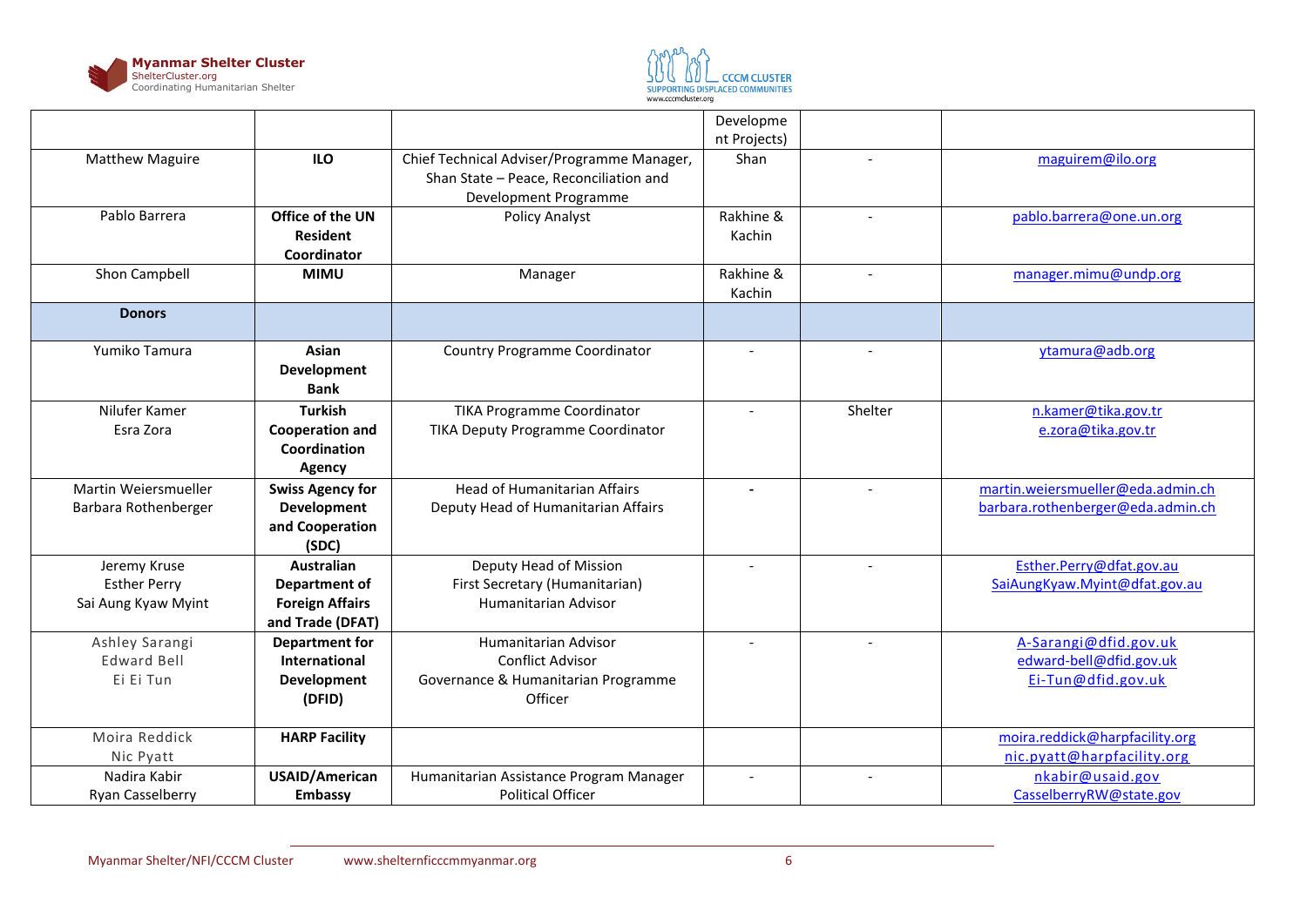



| Nicolas Louis             | <b>ECHO</b>               | <b>Head of Office</b>                                   |                          |                          | nicolas.louis@echofield.eu               |
|---------------------------|---------------------------|---------------------------------------------------------|--------------------------|--------------------------|------------------------------------------|
| Luc SOENEN                |                           | Regional - Asia - WASH & Shelter Expert                 |                          |                          | Luc.Soenen@echofield.eu                  |
| Win Win Thein             |                           | Programme Officer                                       |                          |                          | win-win.Thein@echofield.eu               |
| Sai Nandar                |                           | Programme Officer                                       |                          |                          | Sai-Nandar.Tun@echofield.eu              |
| Clementina Cantoni        |                           | <b>Technical Assistant</b>                              |                          |                          | Clementina.Cantoni@echofield.eu          |
| <b>Embassies</b>          |                           |                                                         |                          |                          |                                          |
| Katharina Spiess          | <b>German Embassy</b>     | 1 <sup>st</sup> Secretary                               |                          |                          | WZ-1@rang.diplo.de                       |
| <b>Bastian Boddenberg</b> |                           | Legal Research Assistant                                |                          |                          | Bastian.boddenberg@gmail.com             |
| Konrad Neugebauer         |                           | Research Assistant                                      |                          |                          | vw-hosp1@rang.auswaertiges-amt.de        |
| Jan Schlömer              |                           | <b>Research Assistant</b>                               |                          |                          | pol-referendar1@rang.auswaertiges-amt.de |
| Ms. Satoka Shimada        | <b>Embassy of Japan</b>   | Third Secretary                                         | $\overline{\phantom{a}}$ |                          | satoka.shimada@mofa.go.jp                |
| Jatuchatra Chommai        | <b>Royal Thai</b>         | Second Secretary                                        |                          |                          | viviparuz@hotmail.com                    |
|                           | Embassy                   |                                                         |                          |                          |                                          |
|                           |                           |                                                         |                          |                          |                                          |
| Harryansah Khairul        | <b>Embassy of the</b>     | Counsellor                                              | $\overline{\phantom{a}}$ |                          | harryansahkhairul@yahoo.com              |
|                           | <b>Republic of</b>        |                                                         |                          |                          |                                          |
|                           | Indonesia                 |                                                         |                          |                          |                                          |
|                           | <b>Embassy of the</b>     |                                                         | $\sim$                   | $\overline{\phantom{a}}$ | No contact point                         |
|                           |                           |                                                         |                          |                          |                                          |
|                           | <b>Philippines</b>        |                                                         |                          |                          |                                          |
| Dr. Neil Jain             | <b>Embassy of India</b>   | First Secretary (Development-Cooperation)               |                          |                          | dpa.yangon@mea.gov.in                    |
| Johan Hallenborg          | <b>Embassy of</b>         | Minister Counsellor - Head of Section Office            |                          |                          | johan.hallenborg@gov.se                  |
|                           | Sweden, Section           |                                                         |                          |                          |                                          |
|                           | <b>Office Yangon</b>      |                                                         |                          |                          |                                          |
| Stephen Wong              | <b>New Zealand</b>        | Deputy Head of Mission                                  |                          | $\overline{\phantom{a}}$ | Stephen.Wong@mfat.govt.nz                |
| Virginia Dawson           | Embassy                   | Head of Development Cooperation                         |                          |                          | virginia.dawson@mfat.govt.nz             |
| Jarmo Kuuttila            | <b>Diplomatic</b>         | Charge d'affaires a.i.                                  | $\overline{\phantom{a}}$ |                          | Jarmo.kuuttila@formin.fi                 |
| Rajander Silja            | <b>Mission of Finland</b> | Counsellor                                              |                          |                          | Silja.Rajander@formin.fi                 |
|                           |                           |                                                         |                          |                          |                                          |
| <b>Nick Peulen</b>        | <b>Netherlands</b>        | Political & Humanitarian Affairs                        |                          |                          | nick.peulen@netherlandsmissionyangon.nl  |
|                           | <b>Mission Yangon</b>     | Second Secretary Political and Humanitarian             |                          |                          | info@netherlandsmissionyangon.nl         |
|                           |                           | Affairs                                                 |                          |                          |                                          |
| Philippe Devaud           | <b>French Embassy</b>     | Cooperation Attaché                                     | $\overline{a}$           |                          | philippe1.devaud@diplomatie.gouv.fr      |
| Jeanne Berger             |                           | Humanitarian Affairs & Technical Cooperation<br>Officer |                          |                          | jeanne.berger@diplomatie.gouv.fr         |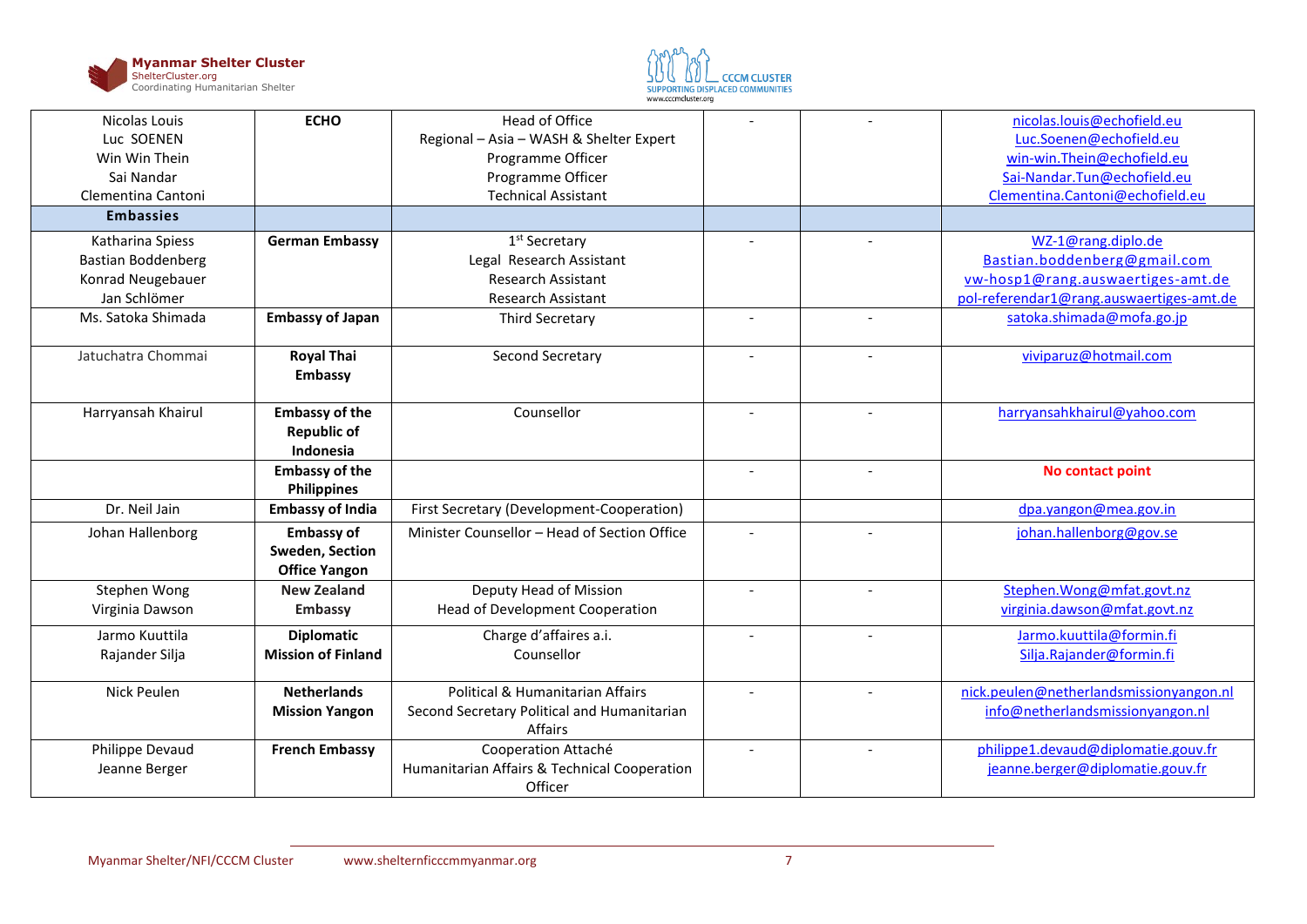



| Françoise Puig-Inza        |                                | <b>First Counsellor</b>                    |                          |                          | francoise.puig-inza@diplomatie.gouv.fr   |
|----------------------------|--------------------------------|--------------------------------------------|--------------------------|--------------------------|------------------------------------------|
| Anthony Nguyen Van Ton     |                                | Second Counsellor, Political Affairs       |                          |                          | antony.nguyen-van-ton@diplomatie.gouv.fr |
| <b>Beverley Carmichael</b> | <b>Embassy of</b>              | First Secretary (Development) & Consul     | $\overline{\phantom{a}}$ | $\overline{a}$           | beverly.carmichael@international.gc.ca   |
|                            | Canada                         |                                            |                          |                          |                                          |
| Valeria Gholizadeh Gajkar  | Italian                        | Programme Office                           | $\blacksquare$           | $\sim$                   | valeria.gholizadeh@gmail.com             |
|                            | <b>Development</b>             |                                            |                          |                          |                                          |
|                            | Cooperation                    |                                            |                          |                          |                                          |
| Peter Lysholt Hansen       | <b>Embassy of</b>              | Ambassador                                 | $\overline{\phantom{a}}$ | $\overline{\phantom{a}}$ | pelyha@um.dk                             |
| Dorte Chortsen             | <b>Denmark</b>                 | Deputy Head of Mission                     |                          |                          | dorcho@um.dk                             |
| Morten N. R. Christiansen  | <b>Royal Norwegian</b>         | <b>First Secretary</b>                     |                          |                          | morten.christiansen@mfa.no               |
|                            | Embassy                        |                                            |                          |                          |                                          |
|                            |                                |                                            |                          |                          |                                          |
|                            |                                |                                            |                          |                          |                                          |
| Yoko Yamoto (Ms.)          | <b>Embassy of Japan</b>        | Coordinator for Economic Cooperation       |                          |                          | yoko.yamoto@mofa.go.jp                   |
|                            | in Myanmar                     |                                            |                          |                          |                                          |
|                            |                                |                                            |                          |                          |                                          |
|                            |                                |                                            |                          |                          |                                          |
| <b>International NGOs</b>  |                                |                                            |                          |                          |                                          |
| Alan Colja                 | <b>ICRC</b>                    | <b>Economic Security Coordinator</b>       | Rakhine &                | <b>NFI</b>               | acolja@icrc.org                          |
| <b>Martin Gauthier</b>     |                                | Water and Habitat Coordinator              | Kachin                   |                          | mgauthier@icrc.org                       |
| Narendra Singh             | <b>IFRC</b>                    | WaSH Delegate                              |                          | $\sim$                   | narendra.singh@ifrc.org                  |
| Sari Autio                 |                                | Disaster Management Advisor, Rakhin/Kachin |                          |                          | Sari.AUTIO@ifrc.org                      |
| Araceli Lloret             |                                | DRReduction/Disaster Mng. Delegate         |                          |                          | Araceli.Lloret@ifrc.org                  |
| Jesper Fridolf             |                                | <b>Operation Manager</b>                   |                          |                          | Jesper.fridolf@ifrc.org                  |
| Phil Brewster              |                                | Migration & Displacement Adviser           |                          |                          | phil.brewster@ifrc.org                   |
| Kevin Beattie              | Consortium of                  | <b>Country Director</b>                    | Rakhine                  | <b>NFI</b>               | cd@cdnmyanmar.org                        |
|                            | <b>DUTCH NGO's</b>             |                                            |                          |                          |                                          |
| Aitor F. Sanchez Lacomba   | International                  | Country Director                           | Rakhine                  | $\sim$                   | Aitor.SanchezLacomba@rescue.org          |
| Andrea De Gaetani-Buttram  | <b>Rescue</b>                  | <b>Deputy Director for Programs</b>        |                          |                          | Andrea.DeGaetani-Buttram@rescue.org      |
| Lucy Stevens               | <b>Committee</b>               | Women's Protection and Empowerment         |                          |                          | Lucy.Stevens@rescue.org                  |
|                            |                                | Coordinator                                |                          |                          |                                          |
| Marta Kaszubska            |                                | <b>INGO Forum Coordinator</b>              |                          | $\overline{a}$           | Ngocoordination@gmail.com                |
|                            | <b>INGO Forum</b>              |                                            |                          |                          |                                          |
|                            |                                |                                            |                          |                          |                                          |
|                            |                                |                                            |                          |                          |                                          |
| Dr. Myint Oo               | <b>Relief</b><br>International | Senior Country Programs Coordinator        | Rakhine                  | <b>CCCM</b>              | myint.oo@ri.org                          |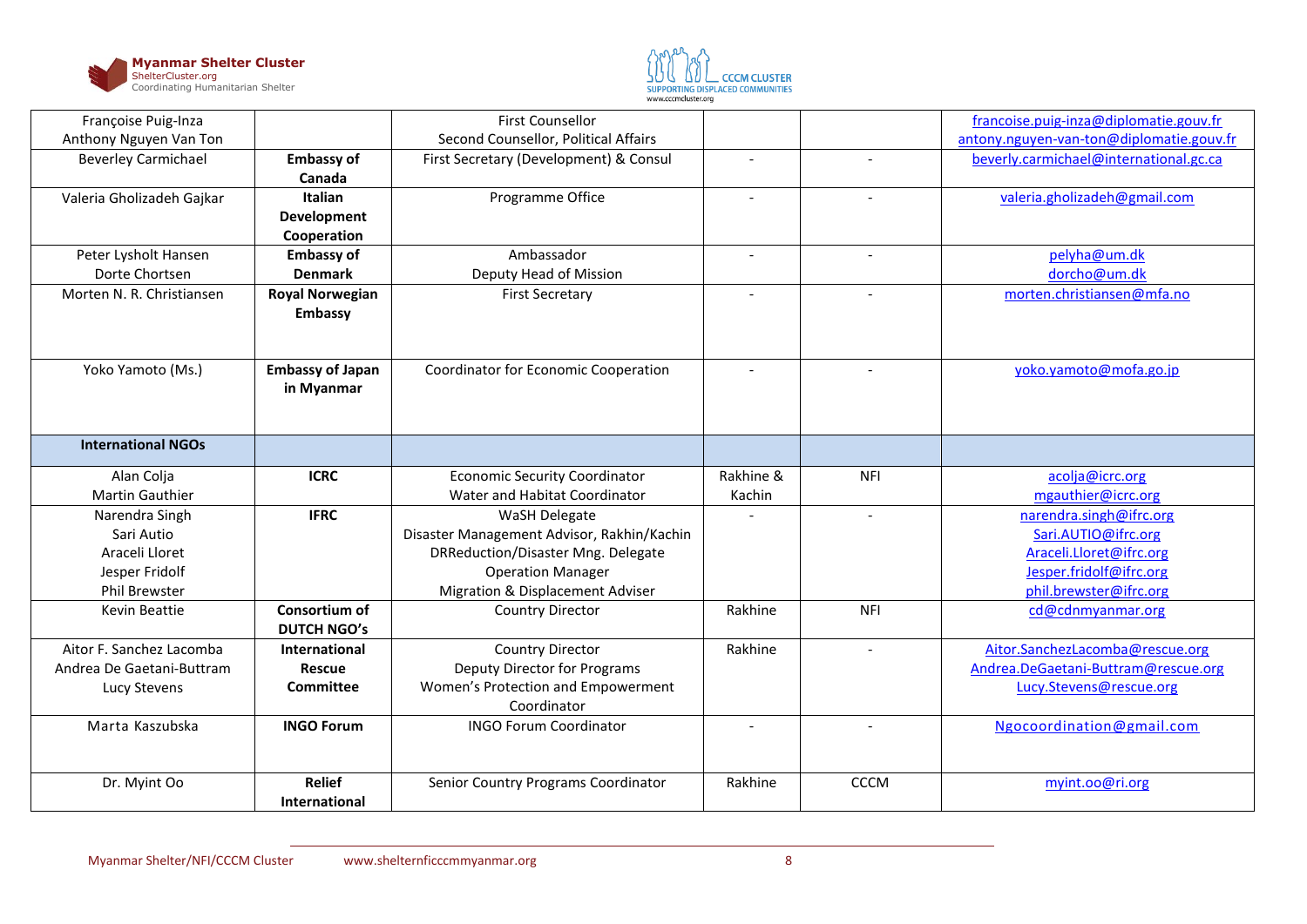



| Jacob Engelage          | <b>World Concern</b>      | <b>Country Director</b>                       |                |                     | jacobwcm@gmail.com                       |
|-------------------------|---------------------------|-----------------------------------------------|----------------|---------------------|------------------------------------------|
| Gin Lian Sum            | <b>Habitat for</b>        | Country Progam Manager - Myanmar              |                |                     | GLian@habitat.org                        |
| Almu Bartayres Arcas    | Humanity                  | Associate Director Programs - Asia-Pacific    |                |                     | <b>Email rejected</b>                    |
| Manishkumar Mehta       | Oxfam                     | Humanitarian Programme Manager                | Rakhine &      | WASH                | <b>Email rejected</b>                    |
|                         |                           |                                               | Kachin         |                     |                                          |
| Mari Koistinen          | Handicap                  | <b>Head of Mission</b>                        |                | Cross-cutting       | hi.myan.pm@gmail.com                     |
|                         | <b>International</b>      | Program Manager                               |                | <b>Issues</b>       |                                          |
| Anne-Laure Hallaire     | HelpAge                   | Deputy Country Director                       | $\overline{a}$ | Cross-cutting       | <b>Email rejected</b>                    |
|                         | <b>International</b>      |                                               |                | <b>Issues</b>       |                                          |
| Moe Thu                 | <b>World Vision</b>       | <b>Associate Director - HEA</b>               | Kachin         | Shelter & NFIs      | moe.thu.gyi                              |
| Helen Nic an Rí         | <b>TROCAIRE</b>           | Humanitarian Programme Manager                | Kachin         | Shelter & NFIs      | Helen.nicanri@trocaire.org               |
| Hunter Michelsen        |                           | <b>DfID Project Manager</b>                   |                |                     | Hunter.Michelsen@trocaire.org            |
|                         |                           |                                               |                |                     |                                          |
|                         |                           |                                               |                |                     |                                          |
| Karla Cruz              | <b>INTERSOS</b>           | Head of Mission, Philippines                  | Kachin         | Protection & Cross- | <b>Email rejected</b>                    |
|                         |                           |                                               |                | cutting             |                                          |
| John McDonough          | <b>Plan International</b> | Country Director                              | Kachin &       | Shelter & NFIs      | John.mcdonough@plan-international.org    |
| Kyaw Zin Tun            | (Myanmar)                 | Deputy Emergency Response Manager             | Rakhine        |                     | <b>Email rejected</b>                    |
|                         |                           |                                               |                |                     |                                          |
|                         | <b>Danish Church Aid</b>  |                                               | Kachin         | Mine Risk           | No contact point                         |
|                         |                           |                                               |                | Education           |                                          |
| Kyaw Zin Tun            | <b>Christian Aid</b>      | Senior Programme Officer- Human./Resilience   |                |                     | KTun@christian-aid.org                   |
| Yeeshu Shukla           |                           | Regional Emergency Manager- South East Asia   |                |                     | yshukla@christian-aid.org                |
| Alice Rose Garner       | <b>Centre for</b>         | Project Officer - Rakhine Team                | Rakhine        |                     | garner@hdcentre.org                      |
|                         | Humanitarian              |                                               |                |                     |                                          |
|                         | <b>Dialogue</b>           |                                               |                |                     |                                          |
| Heidi Cockram           | <b>MEDAIR</b>             | Country Director                              |                |                     | cd-myanmar@medair.org                    |
| Myo Kyaw                |                           | Government Relations Liaison                  |                |                     | <b>Email rejected</b>                    |
| Janggam Adhityawarma    | <b>AHA Centre</b>         | Senior Disaster Monitoring & Analysis Officer |                |                     | janggam.adhityawarma@ahacentre.org       |
|                         |                           | (ASEAN Coordinating Centre for Humanitarian   |                |                     |                                          |
|                         |                           | Assistance on Disaster Management)            |                |                     |                                          |
| Marie-Alice TORRE       | <b>Solidarites</b>        | <b>Country Director</b>                       | Rakhine &      | <b>NFI</b>          | ygn.hom@solidarites-myanmar.org          |
| Sophie Bonnet           | <b>International</b>      | WaSH Coordintaor                              | Kachin         |                     | ygn.wash.coordo@solidarites-myanmar.org  |
| <b>Bernadette Farcy</b> |                           | Field Coordinator - Rakhine                   |                |                     | ygn.prog.coordo@solidarites-myanmar.org  |
| Anne-Lise Dewulf        |                           | Field Coordinator - Kachin                    |                |                     | rks.field.coordo@solidarites-myanmar.org |
|                         |                           |                                               |                |                     | bmo.field.coo@solidarites-myanmar.org    |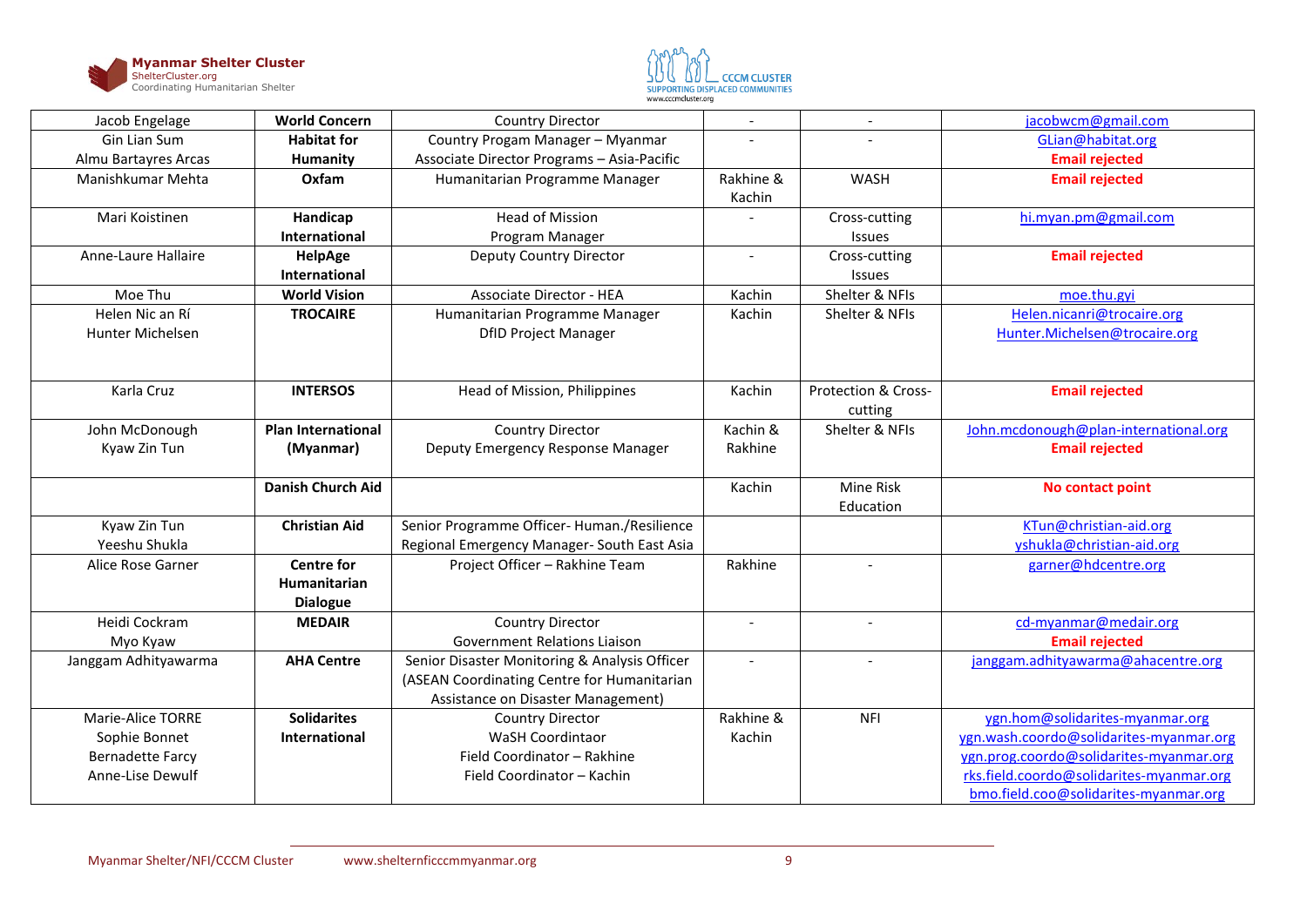



| <b>Cassandre Windal</b> |                          | Reporting & Communication Officer                  |                     |                     | ygn.repcom@solidarites-myanmar.org         |
|-------------------------|--------------------------|----------------------------------------------------|---------------------|---------------------|--------------------------------------------|
| Paul Roelofsen          | <b>CORDAID</b>           | Operations manager                                 |                     | Shelter/NFIs        | cordaid.myanmar@gmail.com                  |
| Cora Jansen             | <b>CDN-ZOA</b>           |                                                    |                     |                     | cd@cdnmyanmar.org                          |
| David H. Mueller        | The Lutheran             | Regional Representative                            | Rakhine             | <b>CCCM/NFIs</b>    | rep.sea@lwfdws.org                         |
| Francesca Paola Targlia | <b>World Federation</b>  | Project Coordinator                                |                     |                     | dpc.mmr@lwfdws.org                         |
| Krishna Bahadur         |                          | Program Manager                                    |                     |                     | pro.mmr@lwfdws.org                         |
| Bhoj Raj Khanal         |                          | Project Coordinator                                |                     |                     | pcr.mmr@lwfdws.org                         |
| Yadu Shrestha           |                          | <b>CCCM Advisor</b>                                |                     |                     | yadulalshrestha@gmail.com                  |
| Fabio Borba             |                          | Shelter Officer                                    |                     |                     | fmpborba@hotmail.com                       |
| Henry Braun             | <b>FinnChurch Aid</b>    | <b>Country Manager</b>                             | Rakhine             | <b>Education in</b> | Henry.Braun@kirkonulkomaanapu.fi           |
|                         |                          |                                                    |                     | Emergencies (with   |                                            |
|                         |                          |                                                    |                     | LWF as              |                                            |
|                         |                          |                                                    |                     | implementer)        |                                            |
| Jose Ravano             | <b>Save the Children</b> | Humanitarian / Recovery Director                   | Rakhine,            | NFI/CCCM            | jose.ravano@savethechildren.org            |
| Shane Brady             |                          | Head of Programme                                  | Kachin &            | Education           | shane.brady@savethechildren.org            |
| <b>Thet Paing</b>       |                          | Infrastructure Coordinator                         | Mandalay            |                     | thetpaing.htoo@savethechildren.org         |
| David Knaute            |                          | Information Management, Yangon                     |                     |                     | David.Knaute@savethechildren.org           |
| Marco Grazia            | <b>Save the Children</b> | <b>Education in Emergencies Sector Coordinator</b> | Rakhine &<br>Kachin | Education           | <b>Email rejected</b>                      |
| Noi Liemkham            | <b>ACTED</b>             | <b>Country Director</b>                            | Kachin &            | Shelter/NFI         | <b>Email rejected</b>                      |
| <b>Annette Nuguet</b>   |                          | Area coordinator                                   | Mandalay            |                     | <b>Email rejected</b>                      |
| <b>Kelsey Crowley</b>   |                          | Project Development and Reporting Officer          |                     |                     | <b>Email rejected</b>                      |
| Myat Su Mon             |                          | Project Development Officer                        |                     |                     | <b>Email rejected</b>                      |
| Stephen Williams        | <b>DRC</b>               | <b>Country Director</b>                            | Rakhine &           | Shelter/NFI/CCCM    | stephen.williams@drcmm.org                 |
| Kate Smith              |                          | Programme Manager                                  | Kachin              |                     | kate.smith@drcmm.org                       |
| Sophie Everest          |                          | CCCM Project Coordinator, Sittwe, Rakhine          |                     |                     | sophie.everest@drcmm.org                   |
| Leanne Hanmore          |                          |                                                    |                     |                     | Leanne.hanmore@drcmm.org                   |
| Myat Htet Min           | Care                     | <b>Operations Manager</b>                          | Rakhine             | Shelter/NFI         | MyatHtetAung.Min@careint.org               |
| Thura Tun               |                          | <b>Emergency Coordinator</b>                       |                     |                     | Thura.Tun@careint.org                      |
| John Aung               |                          | <b>Emergency and DRR Coordinator</b>               |                     |                     | John.Aung@careint.org                      |
| Gerhard Serafin         | <b>Malteser</b>          | Country Coordinator                                | Rakhine             | <b>NFI</b>          | gerhard.serafin@malteser-international.org |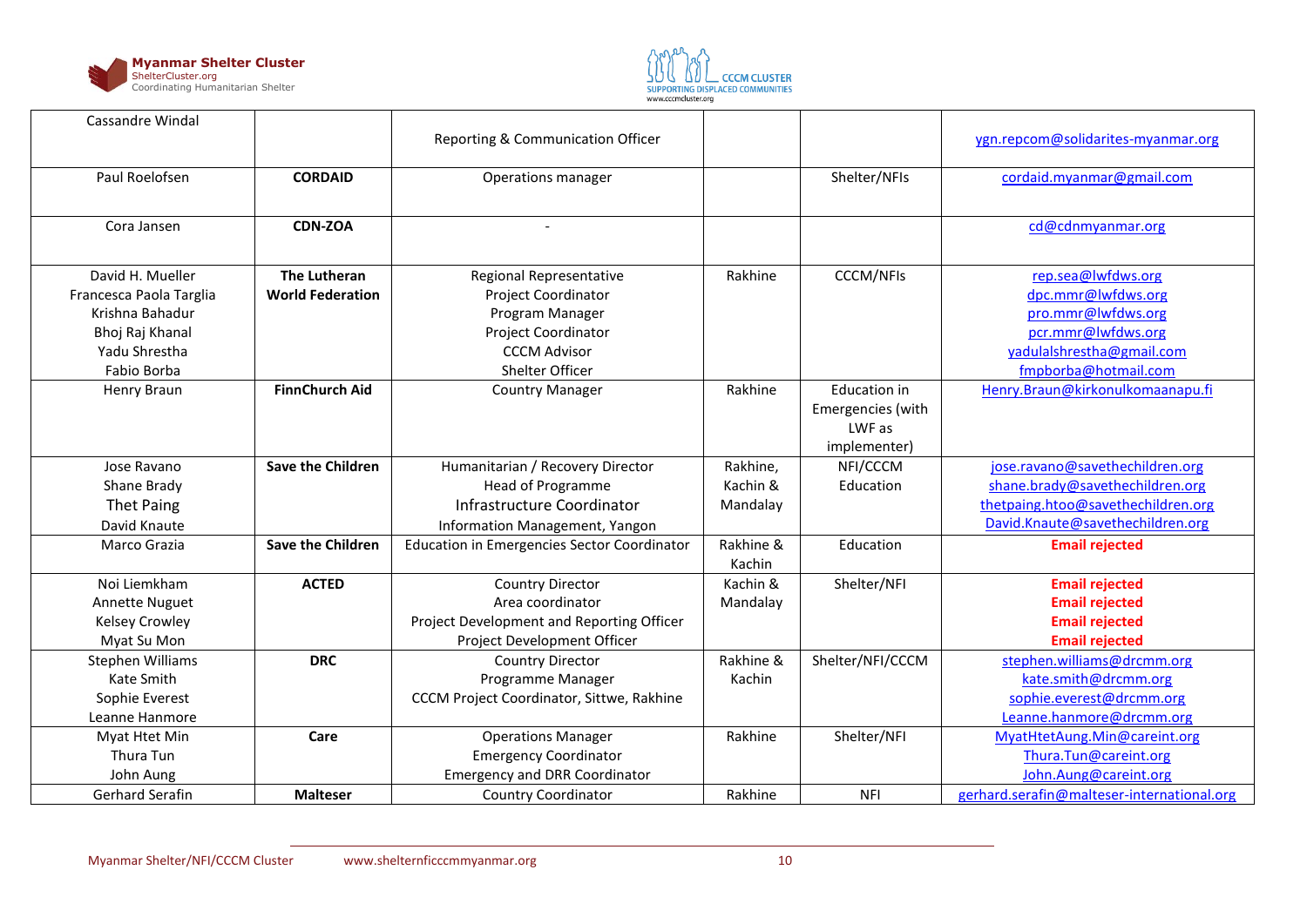



| Myo Sandar Tun           | International            | <b>Procurement Officer</b>                      |           |                          | myosandartun@gmail.com                  |
|--------------------------|--------------------------|-------------------------------------------------|-----------|--------------------------|-----------------------------------------|
| <b>Ngwe Daung Hlaing</b> |                          | WaSH Programme Officer                          |           |                          | wash.co.malteser@gmail.com              |
| Serge Birtel             |                          | Programme Officer                               |           |                          | serge.birtel@malteser-international.org |
| Rizwan ul Haq            | QRC                      | <b>Head of Mission</b>                          | Rakhine & | Health &                 | Rizwan.alhag@grcs.org.ga                |
| Naglaa Elhag             |                          | Head of Rehabilitation & Int. Development -     | Flood     | Livelihoods              | naglaa.Elhag@qrcs.org.qa                |
|                          |                          | Relief and International Development Dept.      | Response  |                          |                                         |
|                          |                          | (Doha)                                          |           |                          |                                         |
|                          | <b>People in Need</b>    |                                                 | Mandalay  | <b>NFIs</b>              | <b>Email rejected</b>                   |
| Tin Win                  | <b>CESVI</b>             | Project Local Coordinator, Bhamo-Office         | Kachin    | WASH & Shelter           | tinwin369.mm@gmail.com                  |
| Simone Di Michele        |                          | <b>Operational Coordinator WASH/Environment</b> | Yangon    |                          | myanmar.wash@cesvioverseas.org          |
|                          |                          | Expert                                          |           |                          |                                         |
| Rebecca Pozzi Taubert    |                          | Quality & Learning Officer - WASH and Shelter   |           |                          | rebecca.pozzitaubert@cesvioverseas.org  |
|                          |                          | Program                                         |           |                          |                                         |
| Derek Glass              | <b>ADRA</b>              | <b>Acting Country Director</b>                  | Mandalay  | <b>NFIs</b>              | derek.glass.adra.myanmar@gmail.com      |
|                          |                          |                                                 |           |                          |                                         |
| <b>Prasant Naik</b>      | <b>NRC</b>               | Country Director                                | Rakhine & | <b>CCCM Training</b>     | prasant.naik@nrc.no                     |
| Laura Marshall           |                          | <b>Head of Programme</b>                        | Kachin    |                          | laura.marshall@nrc.no                   |
| Rebecca Zorn             |                          | <b>Emergency Coordinator (National)</b>         |           |                          | rebecca.zorn@nrc.no                     |
| Denise Holland           |                          | Area Manager North West Region                  |           |                          | denise.holland@nrc.no                   |
| Yasmine Colijn           |                          | Camp Management PM (Rakhine)                    |           |                          | yasmine.colijn@nrc.no                   |
| <b>Richard Okello</b>    |                          | Area Manager for Kachin/Shan                    |           |                          | richard.okello@nrc.no                   |
| <b>Bidan Lastii</b>      |                          | Camp Management Coordinator                     |           |                          | bidan.lasiti@nrc.no                     |
| Stefan Wetzel            | <b>Arche Nova</b>        | Program Manager                                 | Rakhine & | NFIs, WASH (&            | stefan.wetzel@arche-nova.org            |
| Bawm Zung                |                          | Program Coordinator                             | Kachin    | possibly                 | bawm2zung@gmail.com                     |
|                          |                          |                                                 |           | livelihoods)             |                                         |
| Valeria Fabbroni         | <b>FSD</b>               | Program Manager                                 | Kachin &  | Shelter                  | valeria.fabbroni@fsd.ch                 |
| Melanie O. Campos        |                          | <b>Country Representative</b>                   | Northern  |                          | myanmar@fsd.ch                          |
|                          |                          |                                                 | Shan      |                          |                                         |
| Eyüp URAL                | <b>IHH</b>               | South Asia Desk                                 | Rakhine   | Shelter                  | eyupural@ihh.org.tr                     |
| Samir Maleh              | <b>ACF International</b> | Country Director                                | Rakhine   |                          | cd@mm.missions-acf.org                  |
|                          |                          |                                                 | (nRS)     |                          |                                         |
| Kyaw Aung Oliver         | <b>Islamic Relief</b>    | <b>Country Representative</b>                   |           | $\overline{\phantom{a}}$ | Kyaw.Oliver@irworldwide.org             |
| Leo A. Nalugon           | Worldwide                | Regional Desk Coordinator - Asia                |           |                          | Leo.Nalugon@irworldwide.org             |
| Shaun Halbert            | <b>ReciproBoo</b>        | Director                                        | $\sim$    | $\blacksquare$           | shaunvet@hotmail.co.uk                  |
|                          | <b>Shelter</b>           |                                                 |           |                          |                                         |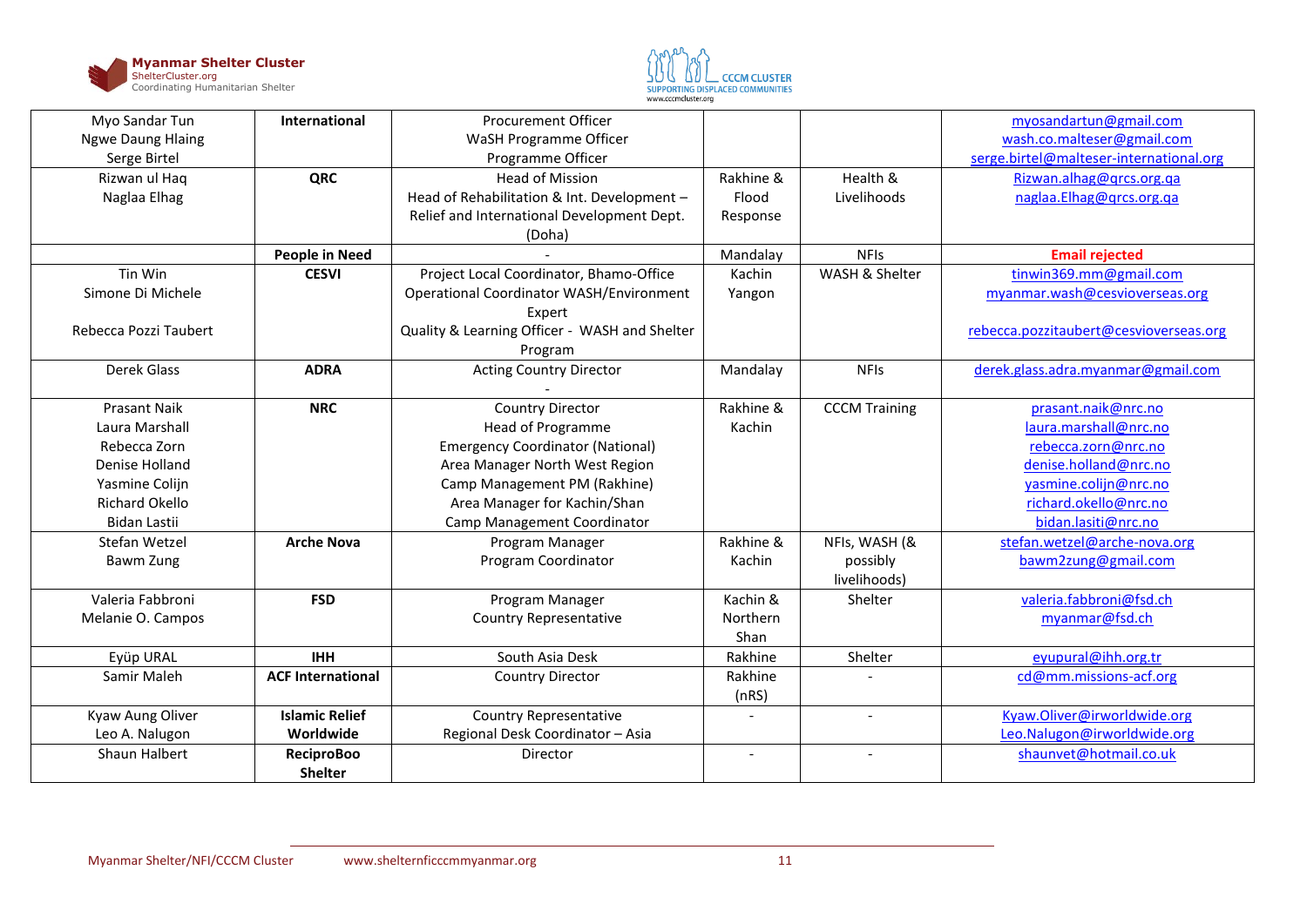



| Lukasz Kruk                                               | <b>REACH</b>                                                                        | Senior Data Management & GIS Officer                                                        |                          |                          | <b>Email rejected</b>                                                                  |
|-----------------------------------------------------------|-------------------------------------------------------------------------------------|---------------------------------------------------------------------------------------------|--------------------------|--------------------------|----------------------------------------------------------------------------------------|
| San San Maw                                               | <b>Myanmar Red</b><br><b>Cross society</b>                                          | Deputy Head of DM (and responsible for<br>Rakhine)                                          |                          |                          | maylpt.maw@gmail.com                                                                   |
| Phone Myint Win                                           | <b>Burnet Institute</b>                                                             | <b>Country Representative</b>                                                               | $\overline{a}$           | $\overline{a}$           | phonemyintwin@burnetmyanmar.org                                                        |
| Aung Ko Ko<br>Kazi Faisalbin Seraj,<br>Annaklara Eriksson | <b>BRAC</b>                                                                         | <b>Emergency Response Coordinator</b><br><b>Country Director</b><br><b>Information Lead</b> | $\overline{\phantom{a}}$ | $\overline{\phantom{a}}$ | <b>Email rejected</b><br><b>Email rejected</b><br><b>Email rejected</b>                |
| Jonathan Berg<br>Rebecca<br>Amber Cottrell-Jury           | <b>ShelterBox</b>                                                                   | <b>Operations Coordinator</b>                                                               | $\overline{a}$           | $\overline{\phantom{a}}$ | <b>Email rejected</b><br>Myanmar236@shelterbox.org<br>AmberCottrellJury@shelterbox.org |
| Carlos Lemos                                              | <b>Samaritan's Purse</b>                                                            | WaSH Progamme Manager                                                                       |                          |                          | <b>Email rejected</b>                                                                  |
| Rebecca Palmstrom                                         | <b>Lifeline Project</b>                                                             | Lifeline Project Lead                                                                       |                          |                          | becky.palmstrom@gmail.com                                                              |
| Seki Hirano                                               | <b>Caritas</b><br>(Partner - Ar Yone<br>Oo                                          | -Senior Technical Advisor                                                                   |                          |                          | seki.hirano@crs.org                                                                    |
| Naama Gorodischer                                         | <b>IsraAID: The Israel</b><br>Forum for<br>International<br><b>Humanitarian Aid</b> | <b>Global Programs Manager</b>                                                              |                          |                          | ngorodischer@israaid.org                                                               |
| Sital Kumar                                               | Advisor-<br><b>Governance and</b><br><b>Field Operations</b>                        | ActionAid                                                                                   | $\overline{\phantom{a}}$ | $\overline{\phantom{a}}$ | Sital.Kumar@actionaid.org                                                              |
| Deni Kurniawan                                            | Program<br><b>Executive Disaster</b><br><b>Risk Management</b>                      | <b>PKUP</b>                                                                                 | $\overline{\phantom{a}}$ | $\overline{\phantom{a}}$ | deni.kurniawan@pkpu.or.id                                                              |
| Rafiq Copeland                                            |                                                                                     | <b>INTERNEWS</b>                                                                            |                          | $\overline{\phantom{a}}$ | rcopeland@internews.org                                                                |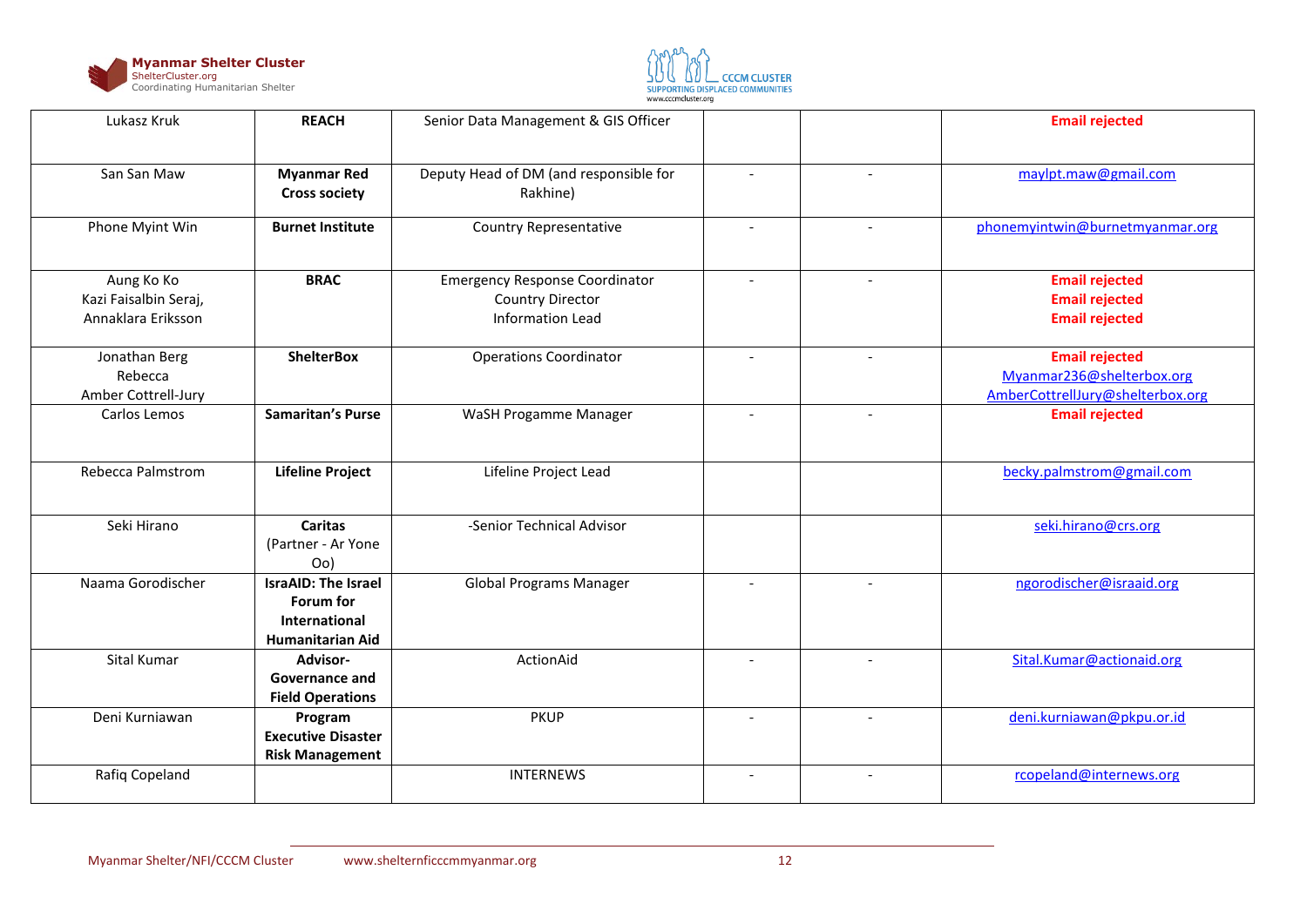



| Kyaw Aung Oliver       | <b>Islamic Relief</b><br><b>Myanmar</b>                | <b>Country Representative</b>               | Rakhine &<br>Shan | Shelter & NFIs     | Kyaw.Oliver@irworldwide.org     |
|------------------------|--------------------------------------------------------|---------------------------------------------|-------------------|--------------------|---------------------------------|
| Khun Isaac             |                                                        | Program Coordinator                         |                   |                    | khun.isaac@gmail.com            |
| Julia Hollaender       | <b>VSO Gender</b>                                      | Northern Shan State Women Organisations'    |                   |                    | jf.hollaender@gmail.com         |
|                        | <b>Advisor</b>                                         | Network                                     |                   |                    |                                 |
| <b>National NGOs</b>   |                                                        |                                             |                   |                    |                                 |
| Gum Sha Awng           | <b>Metta</b>                                           | National Programme Coordinator              | Kachin            | Shelter & NFIs     | gum.sha.awng@metta-myanmar.org  |
| Saw Min Maing          |                                                        | Humanitarian Coordinator                    |                   |                    | saw.min.naing@metta-myanmar.org |
| Ding Rin Naw Ja        |                                                        | <b>Competence Centre Coordinator</b>        |                   |                    | naw.ja@metta-myanmar.org        |
| Ja Nu                  |                                                        | Branch Humanitarian Coordinator (Laiza)     |                   |                    | Ja.nu@metta-myanmar.org         |
| S Gun Mai              | Shalom                                                 | Humanitarian Assistance Project Manager     | Kachin            | Shelter & NFIs     | sgunmai.shalom@gmail.com        |
| Maung Maung Kyaw Nyein | <b>MDCG</b>                                            | Programme Director - MDCG (YGN based)       | Kachin &          | Shelter            | maungmaung.nyein111@gmail.com   |
|                        |                                                        | (09 423719424)                              | Northern          |                    |                                 |
| Tayzar Kyaw Zaw        |                                                        | Project Team Leader (Kutkai, Muse District) | Shan              |                    | tayzarkz@gmail.com              |
| Chit Ko Ko Oo          | <b>Myanmar</b><br><b>Resource</b><br><b>Foundation</b> | <b>Head of Mission</b>                      | Rakhine           | Shelter & NFIs     | <b>Email rejected</b>           |
| Nasharuddin            | <b>MAUK-Myanmar</b>                                    | <b>Country Director</b>                     | Rakhine,          | Shelter & DRR      | merduus@gmail.com               |
| <b>Rithy Kong</b>      |                                                        | Assistant Program Manager                   | Mandalay,         |                    | rithykong.MAUK@gmail.com        |
| Delsy Ronnie           |                                                        | Program Manager                             | Shan, Chin        |                    | deronnie aceh@yahoo.com         |
| Hoosein Kader          |                                                        | Senior Programme Officer                    |                   |                    | hoosein.kader@gmail.com         |
| Francis                | <b>KMSS</b>                                            | <b>Coordinator of Emergency</b>             | Kachin            | Shelter/NFIs/CCCM  | frank.lynnpard@gmail.com        |
| Fr. Peter San Taung    | <b>KMSS-Banmaw</b>                                     | Director                                    | Kachin            | Shelter/CCCM (&    | Lungkaung@gmail.com             |
| Stephen Naw Din        |                                                        | <b>Emergency Coordinator</b>                |                   | EVI <sub>s</sub> ) | nawdinnbwi@gmail.com            |
| Peter Doi San          |                                                        | <b>Project Coordinator</b>                  |                   |                    | Petersann02@gmail.com           |
| Salai Zauk Lung        | <b>CHRO</b>                                            |                                             | $\blacksquare$    | $\blacksquare$     | zauk@chro.ca                    |
| Aung Kyaw Thein        | <b>Pyoe Pin</b><br>Programme                           | <b>Strategic Advisor</b>                    | Rakhine           | <b>Fisheries</b>   | ngorodischer@israaid.org        |
| Zaw Min Sein           | <b>Swanyee Group</b>                                   | Founder - President                         | Rakhine           | Environment        | president@swanyeegroup.org      |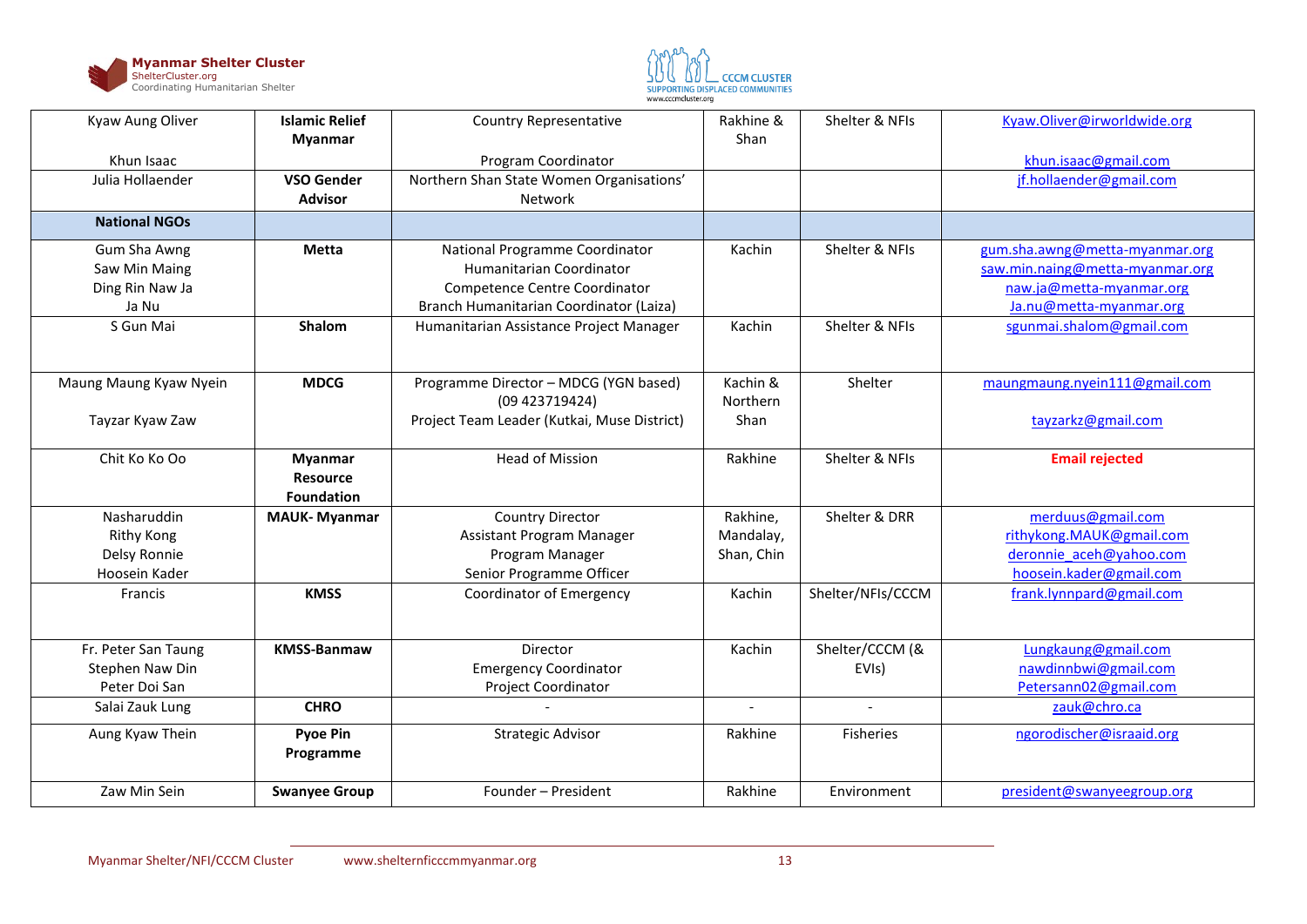



| U Hla Myint                                                  |                                                                   | <b>Public Relations Office</b>                                                                                      |                                   |                                    | pr@swanyeegroup.org                                         |
|--------------------------------------------------------------|-------------------------------------------------------------------|---------------------------------------------------------------------------------------------------------------------|-----------------------------------|------------------------------------|-------------------------------------------------------------|
| <b>Hlaing Tun Thein</b>                                      | <b>Network for</b><br><b>Sustainable Peace</b><br>and Development | Founder / Chairperson                                                                                               | Rakhine                           |                                    | nspeaceanddevelopment@gmail.com<br>hlaingtunthein@gmail.com |
| Phyo Thura Htay                                              | <b>Youth Social Force</b><br>(Team Sandwich)                      | Assist. Director of Youth Development                                                                               | $\overline{\phantom{a}}$          | <b>Emergency Shelter</b>           | internetcrazy1996@gmail.com                                 |
| Thang Suan Mung                                              | Secretary                                                         | Green Kennedy Group                                                                                                 | Chin State<br>(Flood<br>Response) | Permanent<br>Housing & WaSH        | mangpupa@gmail.com                                          |
| Kelly Flyn                                                   | Senior Advisor,<br>Peacebuilding                                  | Joint Peace Fund                                                                                                    |                                   | $\overline{\phantom{a}}$           | kelly.flynn@jointpeacefund.org                              |
| Ko Ko Lwin                                                   | <b>Executive Director</b>                                         | Organisation for Building Better Society<br>www.bbs-mm.org                                                          | $\overline{\phantom{a}}$          | $\sim$                             | fmkoko2013@gmail.com                                        |
| <b>Academic/Research Institutions</b>                        |                                                                   |                                                                                                                     |                                   |                                    |                                                             |
| Phoebe Brauer                                                | <b>UCLA</b>                                                       | <b>Graduate Student</b>                                                                                             | $\overline{\phantom{a}}$          | $\blacksquare$                     | phoebebrauer@gmail.com                                      |
| David Mozersky                                               | <b>Berkeley</b>                                                   | Director, Program on Conflict, Climate Change,<br>and Green Development. RAEL, Energy and<br><b>Resources Group</b> | $\overline{\phantom{a}}$          |                                    | dmozersky@berkeley.edu                                      |
| <b>Private Sector/Social Business/</b><br><b>Consultants</b> |                                                                   |                                                                                                                     |                                   |                                    |                                                             |
| Martina Aureli                                               | <b>NRS International</b>                                          | <b>Business Development &amp; Sales Executive</b>                                                                   |                                   |                                    | martina.aureli@nrs-international.com                        |
|                                                              | <b>MMRD Research</b><br><b>Services</b>                           |                                                                                                                     | $\overline{\phantom{a}}$          | $\sim$                             | uaungmin@mmrdrs.com<br>ukyawlin@mmrdrs.com                  |
| Johannah Wegerdt                                             | Independent                                                       | Consultant                                                                                                          | $\overline{a}$                    | $\sim$                             | johannah.wegerdt@gmail.com                                  |
| Kyaw Zeya Aung (John)                                        | <b>INJYNN</b>                                                     | Director                                                                                                            | $\overline{\phantom{a}}$          | Transitional/Perma<br>nent Housing | operation@injynn.com                                        |
| Khong Gia Hung (Calvin)                                      | <b>WYNASEAN</b>                                                   | Founder - Chairman                                                                                                  | $\overline{\phantom{a}}$          | Transitional/Perma<br>nent Housing | calvin@wynasean.com                                         |